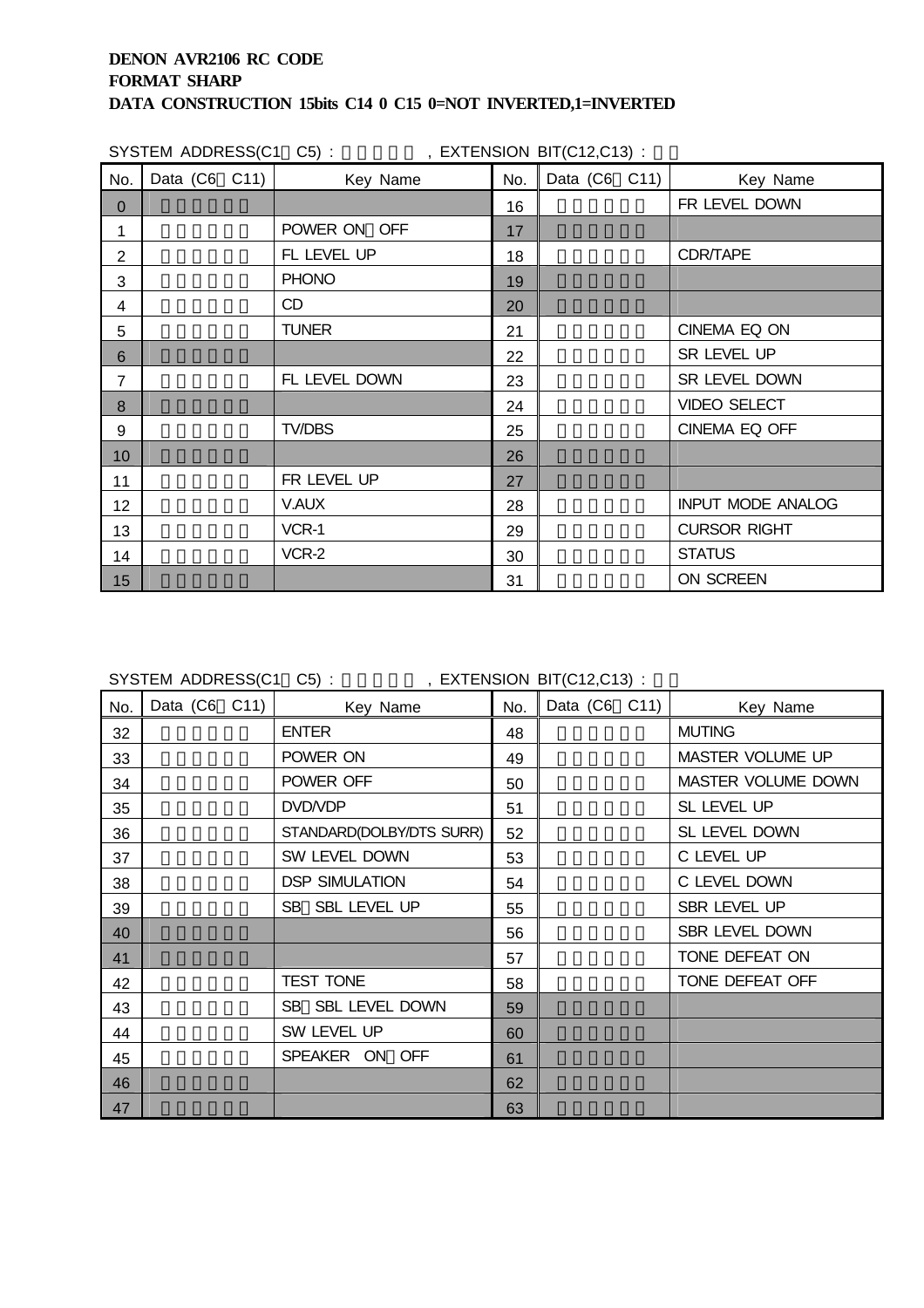|                | SYSTEM ADDRESS(C1 C5): |                           |     | , EXTENSION BIT $(C12,C13)$ : |                |
|----------------|------------------------|---------------------------|-----|-------------------------------|----------------|
| No.            | Data (C6 C11)          | Key Name                  | No. | Data (C6 C11)                 | Key Name       |
| 0              |                        | ALL BASS DOWN             | 16  |                               | ZONE2 CD       |
| 1              |                        |                           | 17  |                               | ZONE2 TUNER    |
| $\overline{2}$ |                        | SURROUND BACK ON/OFF      | 18  |                               |                |
| 3              |                        | MASTER VOL PRESET (0dB)   | 19  |                               | ZONE2 V.AUX    |
| $\overline{4}$ |                        |                           | 20  |                               | ZONE2 VCR-1    |
| 5              |                        | MASTER VOL PRESET (-20dB) | 21  |                               |                |
| 6              |                        | MASTER VOL PRESET (-40dB) | 22  |                               |                |
| 7              |                        | ZONE2 VOL PRESET (0dB)    | 23  |                               |                |
| 8              |                        | ZONE2 VOL PRESET (-20dB)  | 24  |                               |                |
| 9              |                        | ZONE2 VOL PRESET (-40dB)  | 25  |                               | ZONE2 VCR-2    |
| 10             |                        |                           | 26  |                               |                |
| 11             |                        |                           | 27  |                               | ZONE2 TV/DBS   |
| 12             |                        |                           | 28  |                               | ZONE2 CDR/TAPE |
| 13             |                        | ZONE2 VOLUME UP           | 29  |                               | <b>STEREO</b>  |
| 14             |                        | ZONE2 VOLUME DOWN         | 30  |                               | <b>DIRECT</b>  |
| 15             |                        | ZONE2 PHONO               | 31  |                               |                |

SYSTEM ADDRESS(C1 C5) : , EXTENSION BIT (C12,C13) :

SYSTEM ADDRESS(C1 C5) : 00110 , EXTENSION BIT (C12,C13) :

| No. | Data $(C6 \quad C11)$ | Key Name              | No. | Data (C6 C11) | Key Name          |
|-----|-----------------------|-----------------------|-----|---------------|-------------------|
| 32  |                       | SYSTEM SET UP         | 48  |               |                   |
| 33  |                       | SURROUND PARAMETER    | 49  |               |                   |
| 34  |                       |                       | 50  |               |                   |
| 35  |                       | <b>CURSOR UP</b>      | 51  |               |                   |
| 36  |                       | <b>CURSOR DOWN</b>    | 52  |               |                   |
| 37  |                       |                       | 53  |               | INPUT MODE EXT.IN |
| 38  |                       |                       | 54  |               | <b>INPUT MODE</b> |
| 39  |                       |                       | 55  |               | ALL TREBLE UP     |
| 40  |                       | <b>5CH/7CH STEREO</b> | 56  |               | ALL TREBLE DOWN   |
| 41  |                       |                       | 57  |               | TUNER SHIFT A     |
| 42  |                       |                       | 58  |               | TUNER SHIFT B     |
| 43  |                       | TUNER SHIFT F         | 59  |               | TUNER SHIFT C     |
| 44  |                       |                       | 60  |               | TUNER SHIFT D     |
| 45  |                       |                       | 61  |               | TUNER SHIFT E     |
| 46  |                       | TUNER SHIFT G         | 62  |               | ZONE2 DVD / VDP   |
| 47  |                       |                       | 63  |               | ALL BASS UP       |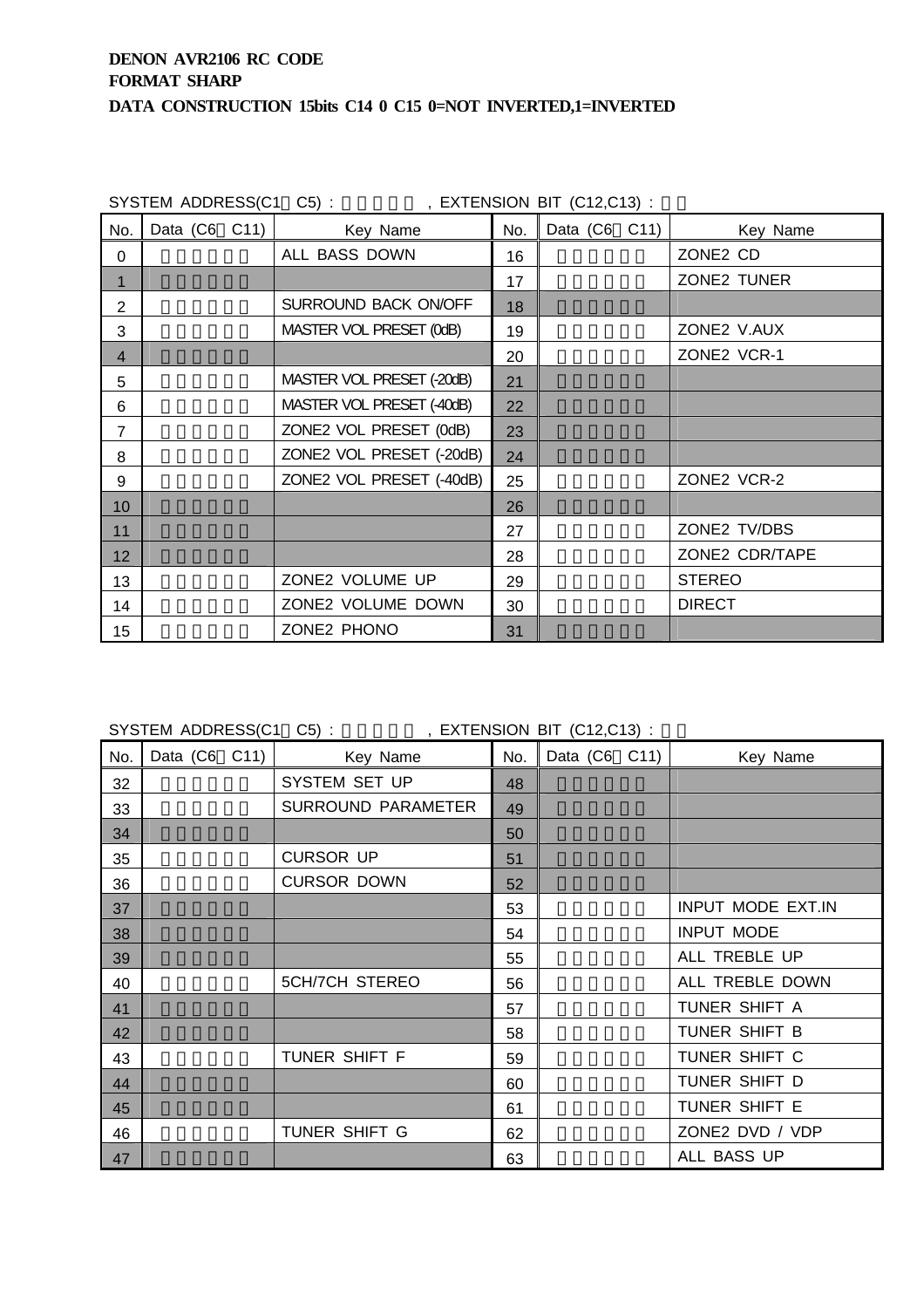|     | SYSTEM ADDRESS(C1 C5): | , EXTENSION BIT (C12,C13) : |     |               |                    |
|-----|------------------------|-----------------------------|-----|---------------|--------------------|
| No. | Data (C6 C11)          | Key Name                    | No. | Data (C6 C11) | Key Name           |
| 32  |                        |                             | 48  |               |                    |
| 33  |                        |                             | 49  |               |                    |
| 34  |                        |                             | 50  |               |                    |
| 35  |                        |                             | 51  |               |                    |
| 36  |                        |                             | 52  |               |                    |
| 37  |                        |                             | 53  |               |                    |
| 38  |                        |                             | 54  |               |                    |
| 39  |                        |                             | 55  |               |                    |
| 40  |                        |                             | 56  |               |                    |
| 41  |                        |                             | 57  |               |                    |
| 42  |                        |                             | 58  |               |                    |
| 43  |                        |                             | 59  |               |                    |
| 44  |                        |                             | 60  |               |                    |
| 45  |                        |                             | 61  |               |                    |
| 46  |                        |                             | 62  |               |                    |
| 47  |                        |                             | 63  |               | <b>CURSOR LEFT</b> |

SYSTEM ADDRESS(C1 C5) :  $\overline{X}$ , EXTENSION BIT (C12,C13) :

| No.            | Data (C6 C11) | Key Name            | No. | Data (C6 C11) | Key Name                |
|----------------|---------------|---------------------|-----|---------------|-------------------------|
| $\mathbf{0}$   |               |                     | 16  |               |                         |
| 1              |               | TUNER PRESET CH 1   | 17  |               |                         |
| $\overline{2}$ |               | TUNER PRESET CH 2   | 18  |               |                         |
| 3              |               | TUNER PRESET CH 3   | 19  |               |                         |
| 4              |               | TUNER PRESET CH 4   | 20  |               |                         |
| 5              |               | TUNER PRESET CH 5   | 21  |               | TUNER PRESET CH DOWN    |
| 6              |               | TUNER PRESET CH 6   | 22  |               | TUNER PRESET CH UP      |
| 7              |               | TUNER PRESET CH 7   | 23  |               | <b>TUNER BAND</b>       |
| 8              |               | TUNER PRESET CH 8   | 24  |               | TUNING MODE(AUTOMANUAL) |
| 9              |               |                     | 25  |               | TUNER TUNING UP         |
| 10             |               |                     | 26  |               | TUNER TUNING DOWN       |
| 11             |               |                     | 27  |               |                         |
| 12             |               | <b>TUNER MEMORY</b> | 28  |               |                         |
| 13             |               | TUNER SHIFT         | 29  |               |                         |
| 14             |               |                     | 30  |               |                         |
| 15             |               |                     | 31  |               | <b>DIMMER</b>           |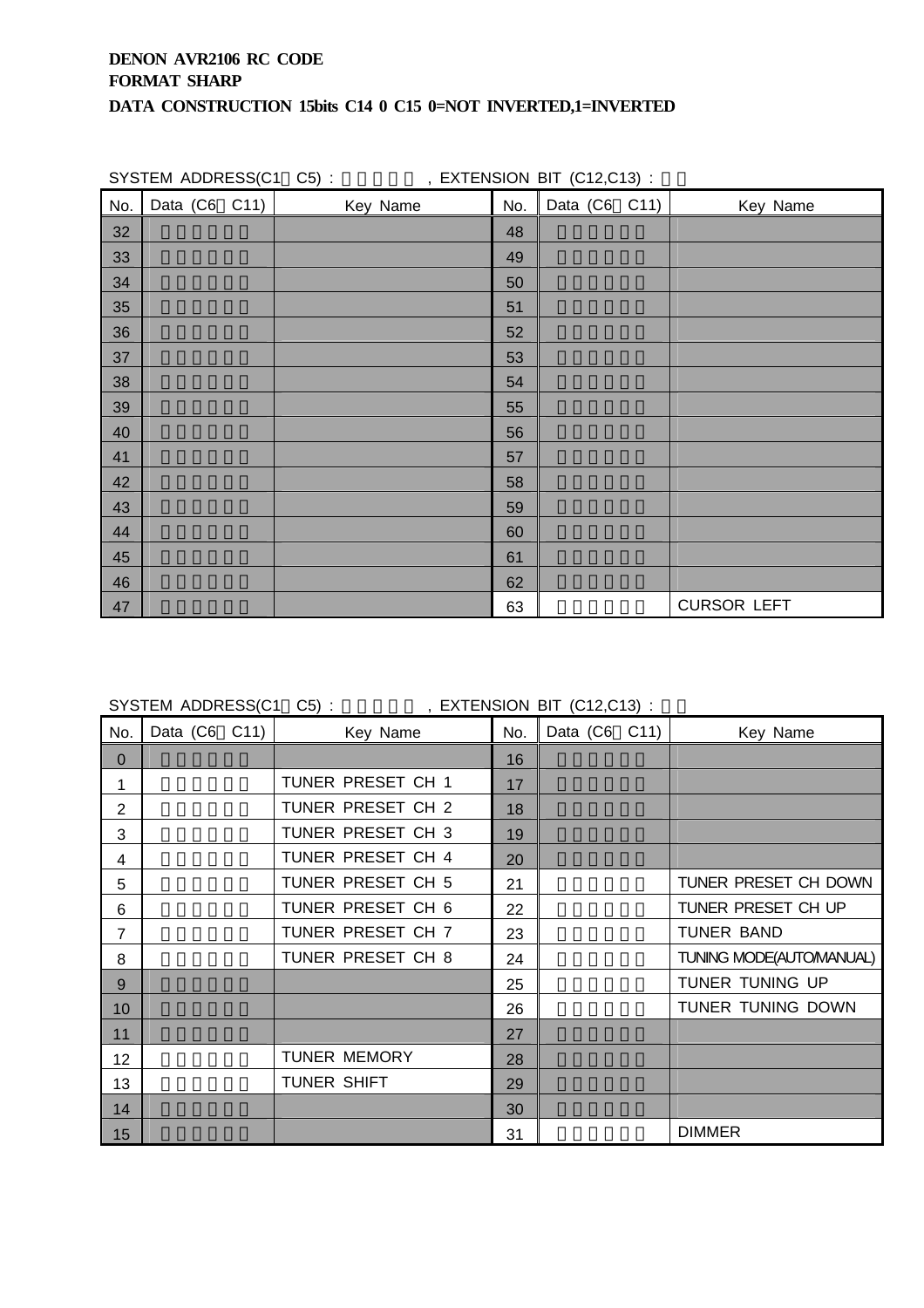|                |               | SYSTEM ADDRESS (C1 C5): FXTENSION BIT (C12,C13): |     |               |                    |
|----------------|---------------|--------------------------------------------------|-----|---------------|--------------------|
| No.            | Data (C6 C11) | Key Name                                         | No. | Data (C6 C11) | Key Name           |
| $\mathbf{0}$   |               |                                                  | 16  |               | PL x PL MUSIC      |
| $\mathbf 1$    |               |                                                  | 17  |               | DOLBY PL           |
| $\overline{2}$ |               |                                                  | 18  |               |                    |
| 3              |               | ROCK ARENA                                       | 19  |               |                    |
| 4              |               | <b>JAZZ CLUB</b>                                 | 20  |               |                    |
| 5              |               |                                                  | 21  |               | <b>CINEMA MODE</b> |
| 6              |               | MONO MOVIE                                       | 22  |               | MUSIC MODE         |
| $\overline{7}$ |               | <b>MATRIX</b>                                    | 23  |               | <b>GAME MODE</b>   |
| 8              |               | <b>VIDEO GAME</b>                                | 24  |               | NIGHT MODE ON/OFF  |
| 9              |               | <b>VIRTUAL</b>                                   | 25  |               |                    |
| 10             |               |                                                  | 26  |               |                    |
| 11             |               |                                                  | 27  |               |                    |
| 12             |               |                                                  | 28  |               |                    |
| 13             |               | <b>NEO:6 CINEMA</b>                              | 29  |               | ROOM EQ            |
| 14             |               | <b>NEO:6 MUSIC</b>                               | 30  |               |                    |
| 15             |               | PL x PL CINEMA                                   | 31  |               |                    |

SYSTEM ADDRESS (C1 C5) : 00100 , EXTENSION BIT (C12,C13) :

| No. | Data (C6 C11) | Key Name | No. | Data (C6 C11) | Key Name          |
|-----|---------------|----------|-----|---------------|-------------------|
| 32  |               |          | 48  |               |                   |
| 33  |               |          | 49  |               |                   |
| 34  |               |          | 50  |               |                   |
| 35  |               |          | 51  |               | INPUT MODE AUTO   |
| 36  |               |          | 52  |               | INPUT MODE PCM    |
| 37  |               |          | 53  |               | INPUT MODE DTS    |
| 38  |               |          | 54  |               |                   |
| 39  |               |          | 55  |               | INPUT MODE EXT.IN |
| 40  |               |          | 56  |               |                   |
| 41  |               |          | 57  |               |                   |
| 42  |               |          | 58  |               |                   |
| 43  |               |          | 59  |               |                   |
| 44  |               |          | 60  |               |                   |
| 45  |               |          | 61  |               |                   |
| 46  |               |          | 62  |               |                   |
| 47  |               |          | 63  |               |                   |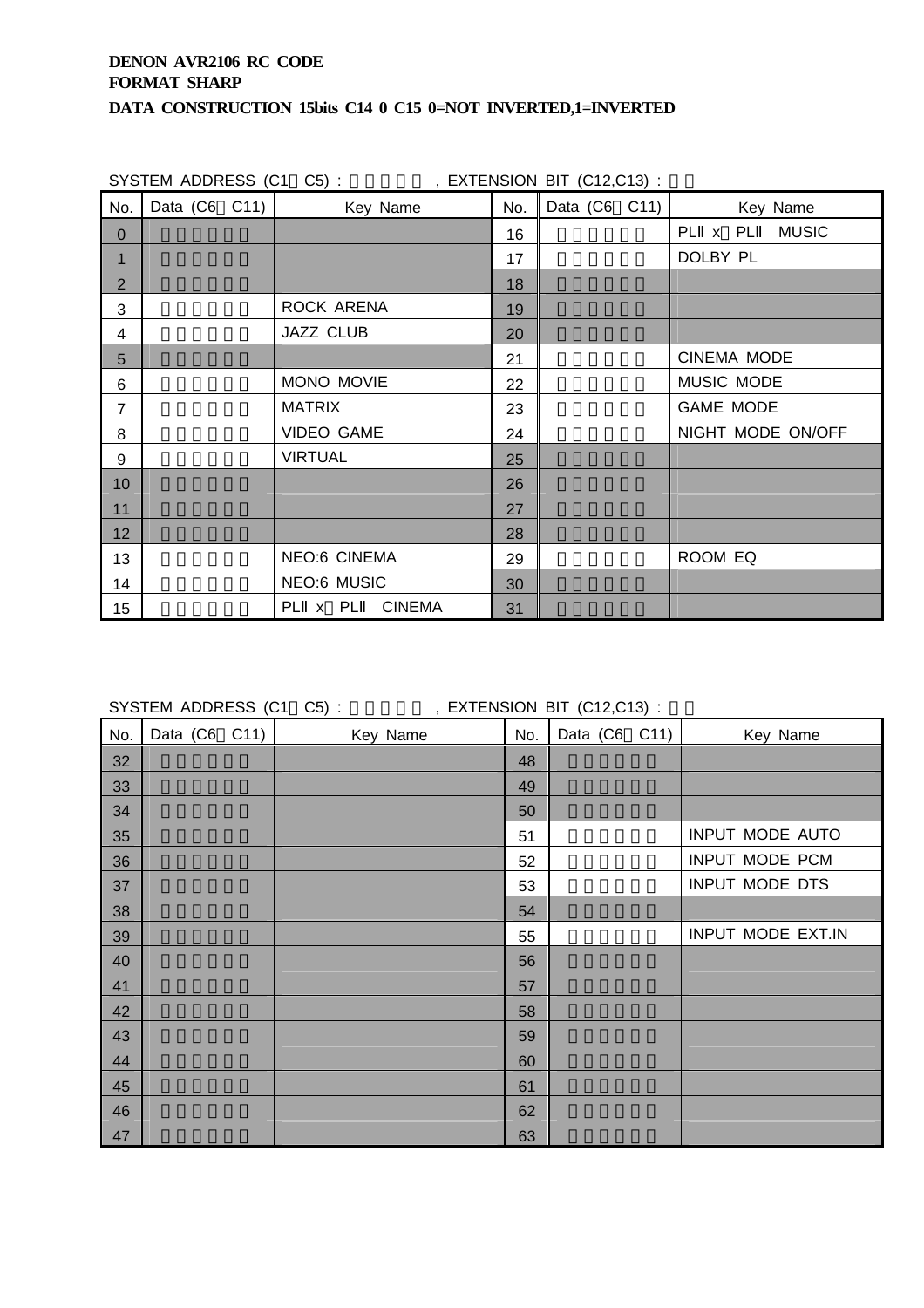|     |                       | SYSTEM ADDRESS (C1 C5): FXTENSION BIT (C12,C13): |     |                       |                  |
|-----|-----------------------|--------------------------------------------------|-----|-----------------------|------------------|
| No. | Data $(C6 \quad C11)$ | Key Name                                         | No. | Data $(C6 \quad C11)$ | Key Name         |
| 32  |                       |                                                  | 48  |                       |                  |
| 33  |                       |                                                  | 49  |                       |                  |
| 34  |                       |                                                  | 50  |                       |                  |
| 35  |                       |                                                  | 51  |                       |                  |
| 36  |                       |                                                  | 52  |                       |                  |
| 37  |                       |                                                  | 53  |                       |                  |
| 38  |                       |                                                  | 54  |                       |                  |
| 39  |                       |                                                  | 55  |                       |                  |
| 40  |                       |                                                  | 56  |                       |                  |
| 41  |                       |                                                  | 57  |                       | MAIN ZONE ON     |
| 42  |                       | PURE DIRECT                                      | 58  |                       | MAIN ZONE OFF    |
| 43  |                       |                                                  | 59  |                       | MULTI ZONE 2 ON  |
| 44  |                       |                                                  | 60  |                       | MULTI ZONE 2 OFF |
| 45  |                       |                                                  | 61  |                       |                  |
| 46  |                       |                                                  | 62  |                       |                  |
| 47  |                       |                                                  | 63  |                       |                  |